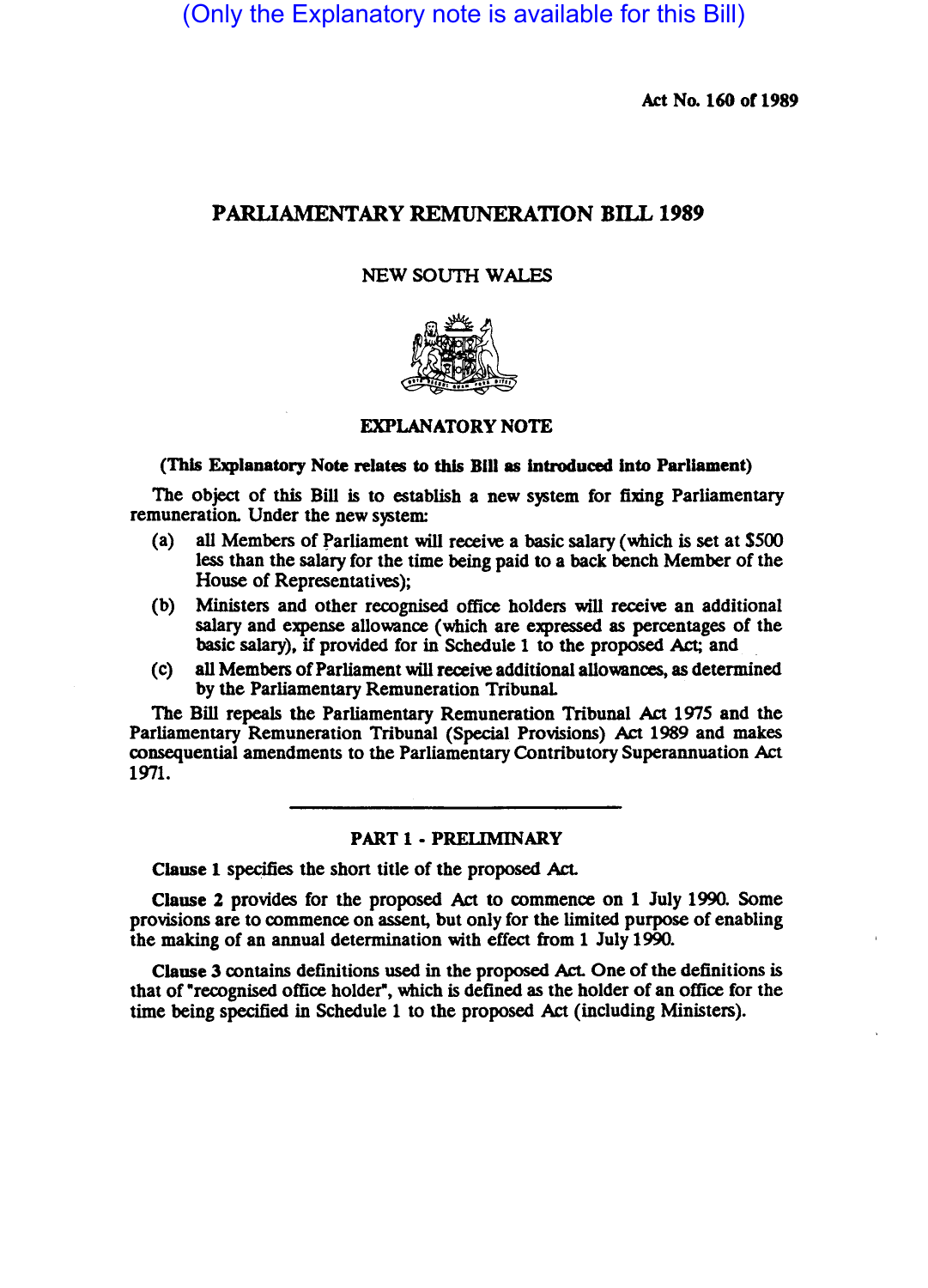## PART 2 • PARUAMENTARY REMUNERATION

Clause 4 defines "basic salary" for the purposes of the proposed Act. It is set at \$500 less than the salary for the time being paid to a back bench Member of the House of Representatives.

Clause 5 provides that a Member who is not a recognised office holder is entitled to the basic salary.

Clause 6 provides that a recognised office holder is entitled to the basic salary, and (if provided for in Schedule 1 to the proposed Act) an additional salary and an expense allowance.

Clause 7 provides that Members and recognised office holders are also entitled to additional allowances, as determined by the Parliamentary Remuneration Tribunal

## PART 3 • PARUAMENTARY REMUNERATION TRIBUNAL

Clause 8 establishes the Parliamentary Remuneration Tribunal

Clause 9 states the functions of the Tribunal, which are as follows:

to make determinations of additional allowances; and

to make recommendations as to the provision of services, equipment or facilities, .

for Members and recognised office holders.

Clause 10 contains general provisions as to determinations. Subclause (1) empowers the Tribunal to fix the classes, rates and conditions of additional allowances. Subclause (2) contemplates that additional allowances cover any emoluments in money, except travelling allowances for travel outside Australia. SUbclause (3) expressly authorises a determination to amend or revoke a previous determination. Subclause (4) expressly authorises a determination to have a differential operation. Subclause *(S)* specifies the 2 kinds of determinations that may be made, i.e. annual and special determinations.

Clause 11 provides for the making of annual determinations as regards additional allowances. These take effect from 1 July in each year.

Clause 12 provides for the making of special determinations, as directed by the Minister.

Clause 13 requires the Tribunal to make a repon of its determination.

Clause 14 empowers the Tribunal to conduct inquiries.

# PART 4 • MISCELLANEOUS

Clause 15 contains machinery provisions regarding the payment of Parliamentary remuneration.

Clause 16 defines, for the purposes of the proposed Act, the times when a person is to be regarded as becoming and ceasing to be a Member.